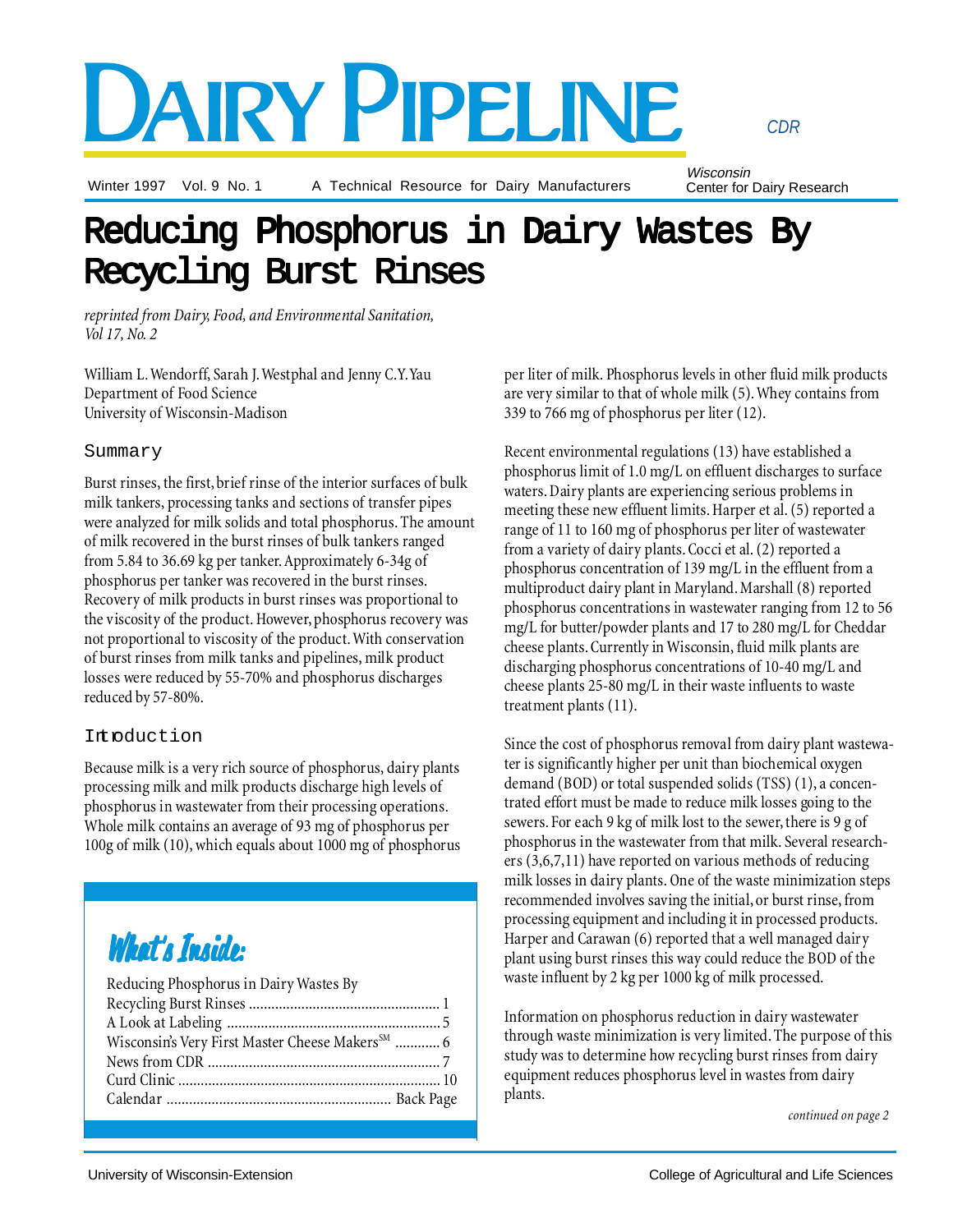# Raw Milk *tal*e Samples

Twenty bulk tank trucks were unloaded in the usual manner at the intake of a major dairy cooperative. The tanks were allowed to drain for 1 min after the load was pumped off. Then 68 l of potable water was atomized into the tanker through the spray ball located in the manhole lid. Accumulated liquid from the burst rinse was collected and a representative sample of 500 ml was taken for analysis. Burst rinses were collected at the intake from 8:30 a.m. to 1:00 p.m. Burst rinse samples were stored on ice immediately after collection and were transported to the laboratory in Madison under refrigerated storage. Samples were maintained in frozen storage at -18°C until analyzed.

# Process *Thk* Samples

Burst rinse samples were recovered from a 1135 l stainless steel processing tank in the University of Wisconsin Dairy Plant. Five replicates each were obtained for whole milk, skim milk, 1% chocolate drink, 18% cream and ice cream mix. For each sample, the product was pumped from the tank, allowed to drain for 1 min, and the tank was then sprayed with 38 l of potable water. The burst rinse was collected and a representative sample taken for analysis. Samples were frozen immediately after collection and maintained in frozen storage until analyzed.

# Laboratory Samples

A series of five 26 cm sections of 3.5 cm diam. stainless steel pipes was fitted with neoprene stoppers and polypropylene/teflon stopcocks on the bottom end. The pipes were filled with 230 ml of milk or milk product and held at 7°C for 1 h. The pipes were then emptied and allowed to drain for 1 min. A spray bottle was used to deliver 10 ml of distilled water as a burst rinse. The burst rinse was allowed to

# Using ecovered milk solids

When you use both potable water and good manufacturing practices, milk solids can be reblended and standardized with milk for manufactured dairy products. Recovered milk solids in burst rinses should be reblended prior to pasteurization to ensure safe product. You may need additional milk solids in the form of condensed skim or nonfat dry milk to ensure compliance with compositional standards for the product you are producing. Burst rinses cannot be blended back into raw milk for Class I products.

Burst rinse: A burst rinse is a fine spray of water through a spray nozzle or spray ball for a very short duration. The intent is to flush as much product from the tank wall or contact surface with the smallest amount of water possible.

drain for 1 min and then saved for analysis. Twenty-five milliliters of a 1% solution of chlorinated alkaline cleaner (Monarch 1313SD, H.B. Fuller Co., Minneapolis, MN) at 65°C was added to the pipes. The pipes were capped and agitated for 30 sec. Wash solution was allowed to drain for 1 min and saved for analysis. Pipes were rinsed with 10 ml of distilled water and allowed to drain for 1 min. Studies included trials with whole milk, skim milk, chocolate drink, half and half, heavy whipping cream and ice cream mix.

Initial product, burst rinses, wash solutions and final rinses were analyzed for chemical oxygen demand (COD) and total phosphorus as outlined in *Standard Methods for the Examination of Water and Wastewater* (4). Total phosphorus was determined using the sulfuric acid-nitric acid digestion procedure and the ascorbic acid colorimetric method. Initial products and burst

| Table 1. Total phosphorus and milk recovered in burst rinses from bulk tankers. <sup>1</sup> |
|----------------------------------------------------------------------------------------------|
|----------------------------------------------------------------------------------------------|

| Truck No.       | Capacity of<br>tanker<br>(kg) | Milk recovered<br>per load<br>(kg) | Total phosphorus<br>recovered per load<br>(g) |
|-----------------|-------------------------------|------------------------------------|-----------------------------------------------|
| T <sub>1</sub>  |                               | 6.66                               | 6.46                                          |
|                 | 18,200                        |                                    |                                               |
| T <sub>2</sub>  | 17,700                        | 6.43                               | 6.24                                          |
| T <sub>3</sub>  | 20,450                        | 8.37                               | 8.12                                          |
| T <sub>4</sub>  | 13,650                        | 8.12                               | 7.87                                          |
| T <sub>5</sub>  | 22,050                        | 7.67                               | 7.44                                          |
| T <sub>6</sub>  | 15,450                        | 12.89                              | 12.50                                         |
| T7              | 20,300                        | 9.10                               | 8.83                                          |
| T <sub>8</sub>  | 22,500                        | 21.35                              | 20.70                                         |
| T <sub>9</sub>  | 19,500                        | 5.84                               | 5.66                                          |
| T <sub>10</sub> | 19,100                        | 6.88                               | 6.67                                          |
| T <sub>11</sub> | 15,700                        | 8.37                               | 8.12                                          |
| T <sub>12</sub> | 20,150                        | 8.76                               | 8.50                                          |
| T <sub>13</sub> | 21,600                        | 8.23                               | 7.98                                          |
| T14             | 20,450                        | 23.17                              | 22.47                                         |
| T <sub>15</sub> | 22,950                        | 20.12                              | 19.51                                         |
| T <sub>16</sub> | 13,900                        | 36.69                              | 34.69                                         |
| T17             | 19,550                        | 17.73                              | 17.20                                         |
| T <sub>18</sub> | 22,750                        | 18.34                              | 17.78                                         |
| T <sub>19</sub> | 20,450                        | 10.20                              | 9.89                                          |
| T20             | 19,200                        | 12.70                              | 12.29                                         |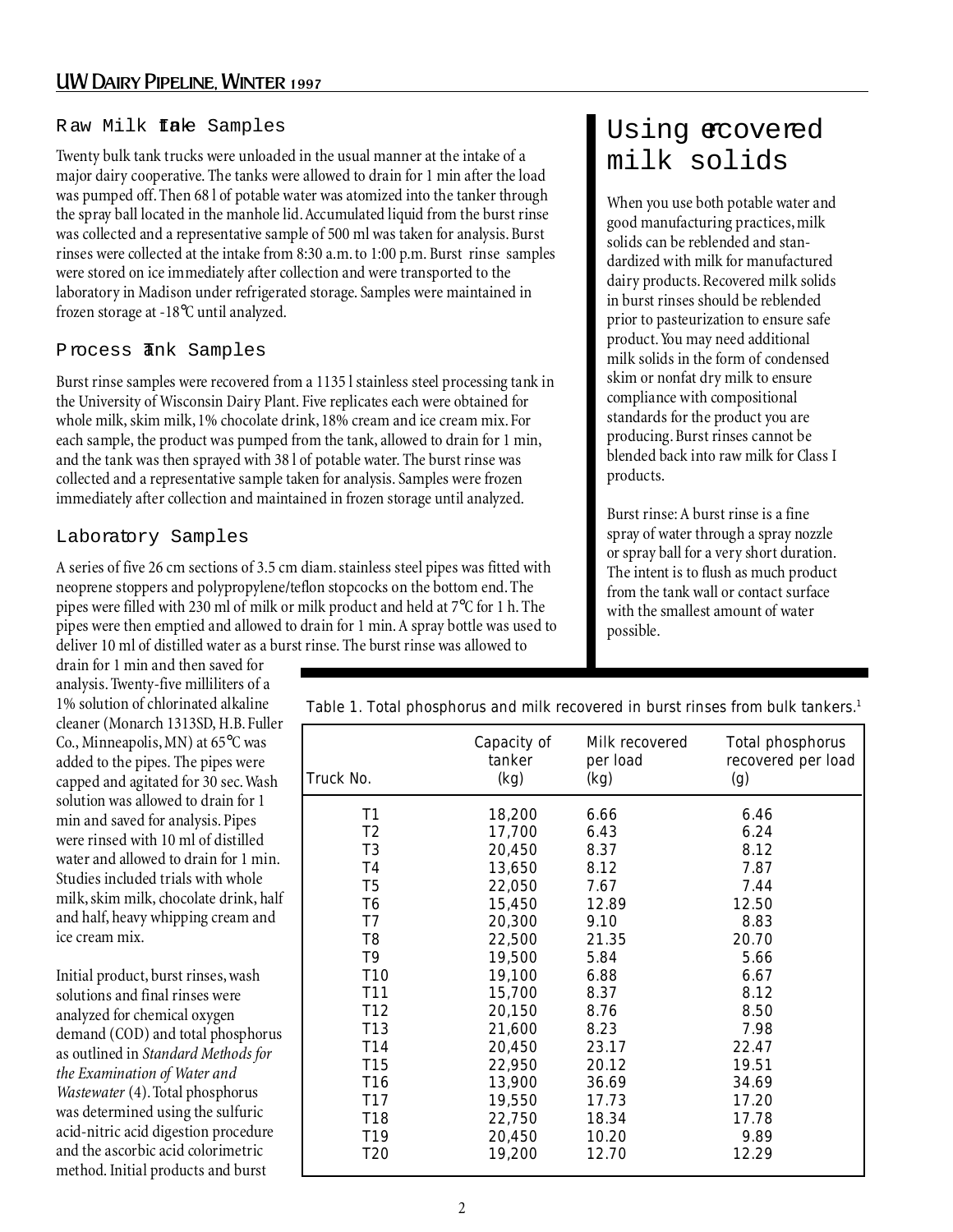rinses were analyzed for total solids using the vacuum oven procedure, as described *in Standard Methods for the Examination of Dairy Products* (9). Analyses were conducted in duplicate. Milk and milk product losses in wash solutions and final rinses were determined using COD values of the washes and rinses and subtracting COD values of the alkaline cleaner blank.

R esults And Discussion

The amount of milk and total phosphorus recovered in burst rinses from bulk tankers at the raw milk intake is shown in Table 1. Bulk tankers ranged in size from a capacity of 13,650 to 22,950 kg. The

Table 2. Total phosphorus and milk product recovered in burst rinses from 1135-liter processing tank.<sup>1</sup>

| Milk product      | Milk product<br>recovered<br>(kg) | Total phosphorus<br>recovered<br>(g) |
|-------------------|-----------------------------------|--------------------------------------|
| Whole milk        | 4.33                              | 4.19                                 |
| Skimmilk          | 3.05                              | 3.13                                 |
| 1% Chocolate milk | 3.59                              | 3.67                                 |
| 18% Cream         | 4.72                              | 3.84                                 |
| Ice cream mix     | 6.99                              | 3.62                                 |

 $<sup>1</sup>$  Means of five replicates for each milk product.</sup>

Table 3. Total phosphorus, COD and total solids of milk and milk products.<sup>1</sup>

| Product                            | Total solids<br>$(g/100 \text{ ml})$ | <b>COD</b><br>(mg/L) | Total phosphorus<br>(mg/L) |  |
|------------------------------------|--------------------------------------|----------------------|----------------------------|--|
| Whole milk                         | 12.1                                 | 147,000              | 995                        |  |
| Skimmilk                           | 8.9                                  | 121.400              | 1035                       |  |
| 1% Chocolate milk                  | 15.8                                 | 127,600              | 1080                       |  |
| Half & half                        | 23.1                                 | 223,900              | 970                        |  |
| Heavy whipping cream               | 40.9                                 | 373,100              | 620                        |  |
| Ice cream mix                      | 40.6                                 | 266,700              | 570                        |  |
| Means of duplicate determinations. |                                      |                      |                            |  |

Table 4. Milk product recovered in burst rinses from stainless steel pipe sections.<sup>1</sup>

| Product              | <b>Product loss</b>      | Product in  | Reduction in |
|----------------------|--------------------------|-------------|--------------|
|                      | in cleaning <sup>2</sup> | burst rinse | product loss |
|                      | (g)                      | (g)         | (%)          |
| Whole milk           | 3.00                     | 2.10        | 70.1         |
| Skim milk            | 2.50                     | 1.87        | 74.8         |
| 1% Chocolate milk    | 3.97                     | 2.49        | 62.7         |
| Half & half          | 2.14                     | 0.90        | 59.3         |
| Heavy whipping cream | 1.52                     | 1.03        | 67.5         |
| Ice cream mix        | 5.65                     | 3.15        | 55.6         |

<sup>1</sup> Means of five replicates for each milk product.

Includes burst rinse, alkaline wash and final rinse.

average amount of milk recovered in burst rinses was 12.59 kg per load. Milk recoveries in the burst rinse increased during the latter part of the receiving day as haulers became more rushed to unload the tanker and get on the road for their second pickups. The average amount of total phosphorus recovered in the burst rinses was 13.25 g per load. With more than 60 tankers per day unloading at the intake, this plant was discharging over 750 liters of milk containing over 0.8 kg of phosphorus which could have been recovered by recycling burst rinses.

The recovery of milk and total phosphorus in burst rinses from the dairy plant processing tank is shown in Table 2. The recovery of milk products in burst rinses was proportional to the viscosity of the milk product processed, skim milk having the lowest viscosity and ice cream mix the highest. Burst rinses from the processing tank contained larger amounts of milk than those from the tankers at intake. Samples from the processing tank averaged 7.56 g of milk/100 cm<sup>2</sup> of surface area for whole milk, while burst rinses from the tankers averaged 2.94 g of milk/100  $\text{cm}^2$ . The higher retention of milk in the process tank was most likely due to the flat surface in the bottom of the tank and the longer length of discharge pipe on the process tank.

The amount of phosphorus recovered in the burst rinses

was not proportional to the viscosity of the milk products (Table 2) because the viscous higher fat products do not contain as much phosphorus (Table 3).

It was difficult to obtain representative samples during the cleaning cycle from clean-in-place (CIP) systems because the intake and processing tank were difficult to isolate. So,we conducted a series of trials with the stainless steel pipe sections to determine the efficiency of phosphorus reduction with conservation of burst rinses. Composition of the milk products used in the trial are given in Table 3. Milk recovery in the burst rinse from stainless pipe sections was lower than that observed for the tankers or the processing tank (Table 4). The average burst rinse concentration of 0.77 g/100 cm2 for whole milk was lower because of more complete drainage of product from the pipe sections prior to cleaning. Vertical tanks or pipes provide a more complete drainage of product than horizontal tanks or pipes. Ice cream mix exhibited the greatest product loss in the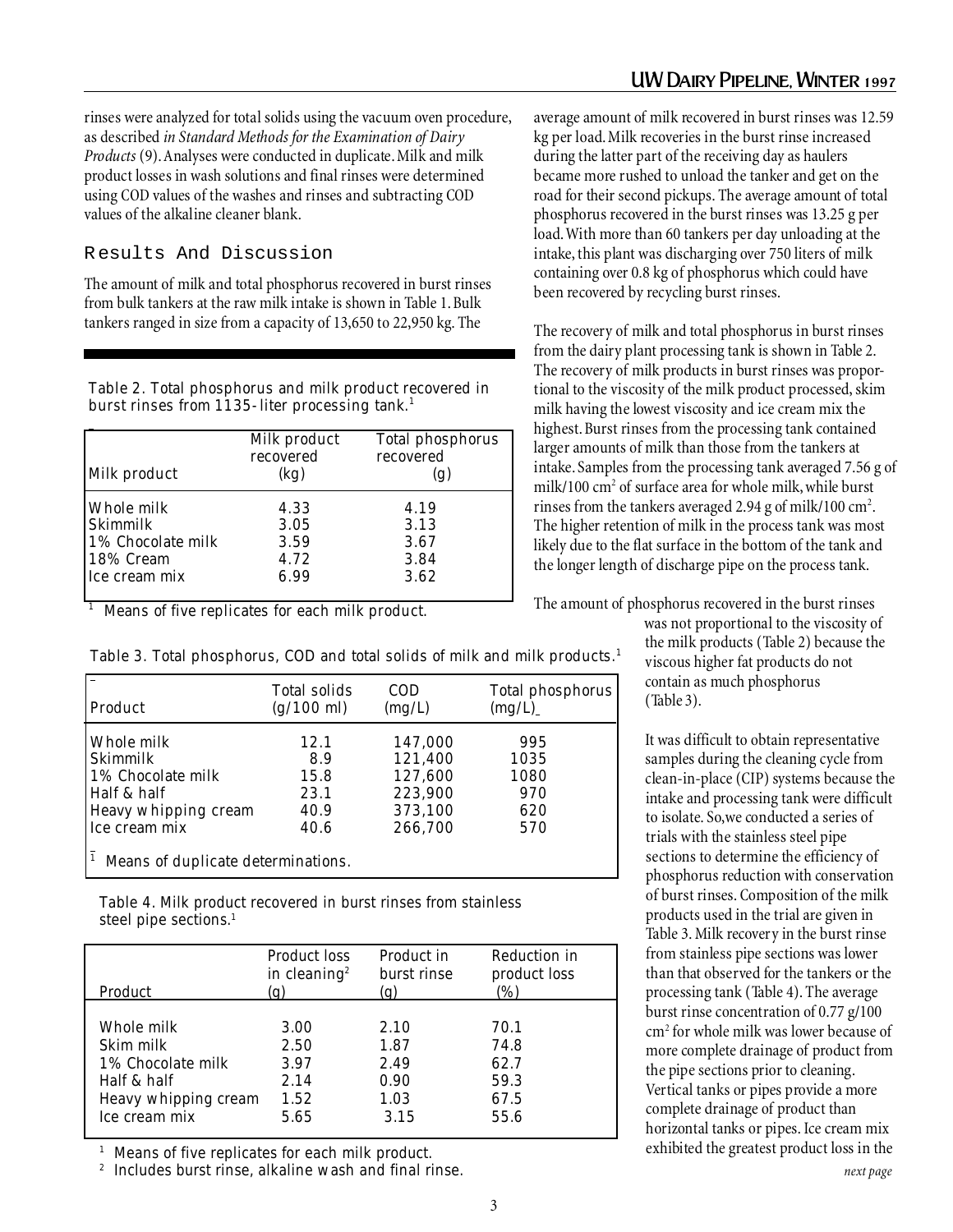# UW Dairy Pipeline, Winter 1997

cleaning process. By recycling burst rinses from the pipe sections, 55-70% of product losses could be recovered for further use.

Without saving burst rinses, phosphorus concentrations in spent cleaning solutions ranged from 13.6 mg/L for heavy whipping cream to 64.0 mg/L for 1% chocolate milk. Phosphorus concentrations of burst rinses were highest for 1% chocolate milk and lowest for heavy whipping cream (Table 5). Recycling burst rinses would have reduced phosphorus in waste discharges by 57 to 81%.

### Phosphorus losses from milk handled in

the three types of equipment were proportional to the size of the equipment and surface area. Phosphorus losses from milk would be much greater in pipelines than in large storage tanks in where only a small volume of milk would have contact with the tank surface.

# Conclusion

With increased restriction on phosphorus in wastewater effluents from dairy plants, a greater emphasis must be placed on reducing product losses in the plant. By saving burst rinses of tanks and pipelines, milk product losses can be reduced by 55-70% and phosphorus discharges reduced by 57-80%. With good product management and recycling burst rinses, dairy plants should be able to meet new phosphorus discharge limits, significantly reducing the cost of waste treatment and improving plant efficiencies.

## A cknowledgmen ts

The authors express their appreciation to the dairy plants and personnel who assisted in application of burst rinses in the tanker and processing tank studies. This research was supported in part by the College of Agriculture and Life Sciences.

## R eferences

1.Berg, G.J. 1993. Methods for reducing phosphorus in wastewater treatment systems. Pages 109-114 in Proc. 1993 Center for Dairy Research Cheese Res. Technol. Conf., Madison, WI. Wisconsin Ctr. Dairy Res., Madison.

2. Cocci, A.A., B.F. Burke, R.C. Landine and D.L. Blickenstaff. 1991. Anaerobic-aerobic pretreatment of a dairy waste. A case history. Dairy, Food & Environ. Sanitation 11: 505-509.

3. Fijalkowski, E., and J. Piotrowski. 1978. Studies on the effect of the reduction of milk and milk product wastage on the pollution load of dairy effluent. Int. Dairy Federation Bull., Doc. 104: 45-52.

Table 5. Total phosphorus (P) recovered in burst rinses from stainless steel pipe sections.1

| Product              | <b>Total P loss</b><br>in cleaning <sup>2</sup><br>(mg) | Total P in<br>burst rinse<br>(mg) | Reduction in<br><b>Total P loss</b><br>(%) |
|----------------------|---------------------------------------------------------|-----------------------------------|--------------------------------------------|
| Whole milk           | 2.89                                                    | 2.00                              | 69.3                                       |
| Skim milk            | 2.50                                                    | 1.92                              | 76.9                                       |
| 1% Chocolate milk    | 4.06                                                    | 2.53                              | 62.5                                       |
| Half & half          | 2.02                                                    | 1.16                              | 57.7                                       |
| Heavy whipping cream | 0.98                                                    | 0.72                              | 73.3                                       |
| Ice cream mix        | 2.92                                                    | 2.39                              | 81.8                                       |

<sup>1</sup> Means of five replicates for each milk product.

2 Includes burst rinse, alkaline wash and final rinse.

4. Greenberg, A.R., L.S. Clesceri, and A.D. Eaton (ed.). 1992. Standard methods for the examination of water and wastewater, 18th ed. Amer. Public Health Assoc., Washington, DC.

5. Harper, W.J., J.L. Blaisdell and J. Groskopf. 1971. Proc. Second National Symp. on Food Processing Wastes. Water Pollution Control Res. Series 12060, Doc. No. EP 1.16: 12060.

6. Harper, W.J., and R.E. Carawan. 1978. Approaches to minimizing water usage and wastes in dairy plants. Int. Dairy Federation Bull., Doc. 104: 53-56.

7. Harper, W.J., R.A.M. Delaney, I.A. Igbeka, M.E. Parkin, W.E. Schiffermiller, T.E. Ross, and R.A. Williams. 1985. Strategies for water and waste reduction in dairy food plants. EPA/600/2-85/ 076. Washington, DC.

8. Marshall, K.R. 1978. The characteristics of effluents from New Zealand dairy factories. Int. Dairy Fed. Bull., Doc. 104: 123-126.

9. Marshall, R.T. (ed.) 1992. Standard methods for examination of dairy products, 16th ed. Amer. Public Health Assoc., Washington, DC.

10. U.S. Dept. of Agric. 1976. Composition of foods, dairy and egg products. USDA Handbook 8.1. U.S. Govt. Printing Office, Washington, DC.

11. Wendorff, W.L. 1995. Managing chloride and phosphorus by minimizing waste. UW Dairy Pipeline 7(4): 1-4. Wisconsin Ctr. Dairy Res., Madison, WI.

12. Wendorff, W.L., and S. Matzke. 1993. Phosphorus in major varieties of whey produced in Wisconsin. Dairy, Food & Environ. Sanitation 13: 166-167.

13. Wis. Dept. of Nat. Resources. 1992. Chapter NR 217: Effluent stds and limitations. WI Admin. Code. Register, Nov.1992, #443.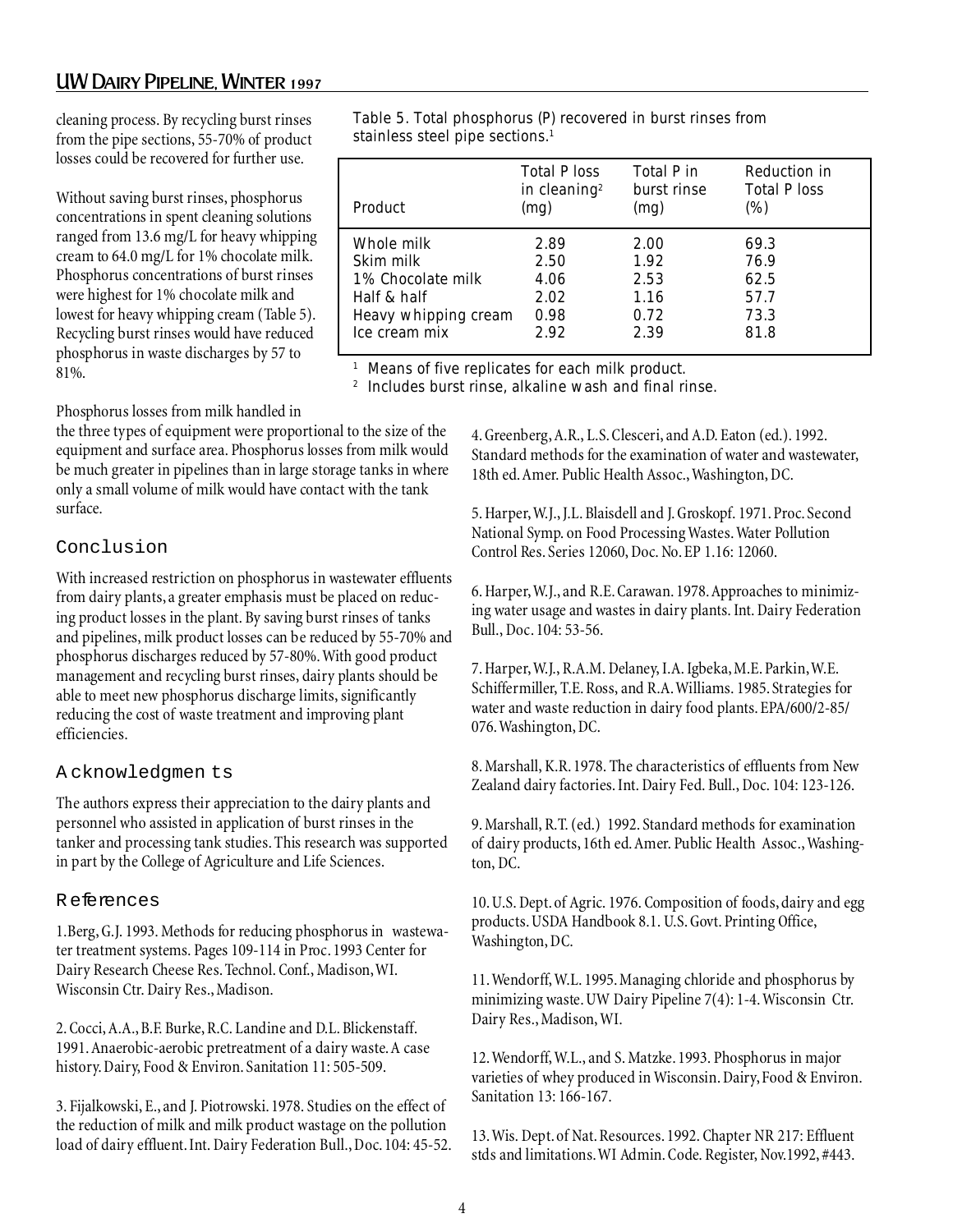# A Look at abeling

*by Mary Thompson, Outreach Specialist, CDR*

The nutrition facts information panel has been required on food labels since 1994. Information on food labels can help consumers make wise food choices, and consumer polls suggest that food packages are a source of nutrition information. Surveys indicate that consumers use the information when they are choosing between products or buying a product for the first time. In addition, consumers compare the weight and content information on labels to get the best value for food dollars. Also, a quick look at the ingredient list identifies ingredients that people with food allergies, and other health concerns, need to avoid.

In general, the label of a prepackaged food product sold at retail must include:

- ♦name of the product
- ♦list of ingredients in descending order of predominance by weight
- ♦net weight or volume statement
- ♦name, address, and zip of manufacturer, packer, or distributor
- $\blacklozenge$  the nutrition information panel, unless specifically exempt

# Do you need the nutron panel?

The fact that consumers like the nutrition facts panel so much is probably a good reason to have one on your package. However, not all products require the panel. For example, delicatessens, bakeries, or farmer's markets often sell foods that are not prepackaged. A label is not required when these foods are portioned and packaged for a specific customer request.

In addition, very small food businesses, including manufacturers, packers, and distributors are exempt from nutrition facts labeling. This is true as long as no nutrition or health claims are made, they have less than the equivalent of 10 full-time employees and sell less than 10,000 consumer packages of the specific food item. This automatic exemption is called the "very small business exemption."

If your business grows and you hire more employees or sell more than 10,000 consumer packages, you may still qualify for a "small business" exemption – but you need to apply for it annually. You qualify for this exemption if you employ between 11 and 100 full-time employees and you sell less than 100,000 consumer units of a specific item.





# Common mistakes

Some common labeling mistakes that cheesemakers have made in the past include:

**Listing all ingredients.** If you add ingredients to your cheese, like walnuts or jalapeno peppers, then you need to add it to the list of ingredients, too. This allows consumers to make informed decisions, particularly important for people with life threatening food allergies. A complete ingredient list protects you.

**Forgetting to include the common household measure.** The first text line on the nutrition facts

panel is serving size, which should be provided in a "household measure term" like cups, tablespoons, one package (for single serving containers), followed by the metric equivalent in grams. For cheese, a common household measure for serving size is one ounce, or a one inch cube.

**Splitting labels.** Like all the nuances of the nutrition facts panel, splitting the label to place it on your product involves following the rules. Consult the experts and do it right.

**The nutrition and labeling experts can be found at the Dairy Council of Wisconsin. Call Emerita Alcantara at (630)655-8866. Or write: Dairy Council of Wisconsin 999 Oakmont Plaza Dr. Suite 510 Westmont, IL 60559**

Other items exempt from the nutrition facts labeling include food served for immediate consumption, and bulk foods shipped for further processing or packaging before retail sale. However, remember that any food label making a nutrition or health claim has to provide nutrition facts labeling. Examples of nutrient claims include "low sodium," "reduced calories," and "fat free." Health claims, for example, are comments that link calcium with preventing osteoporosis.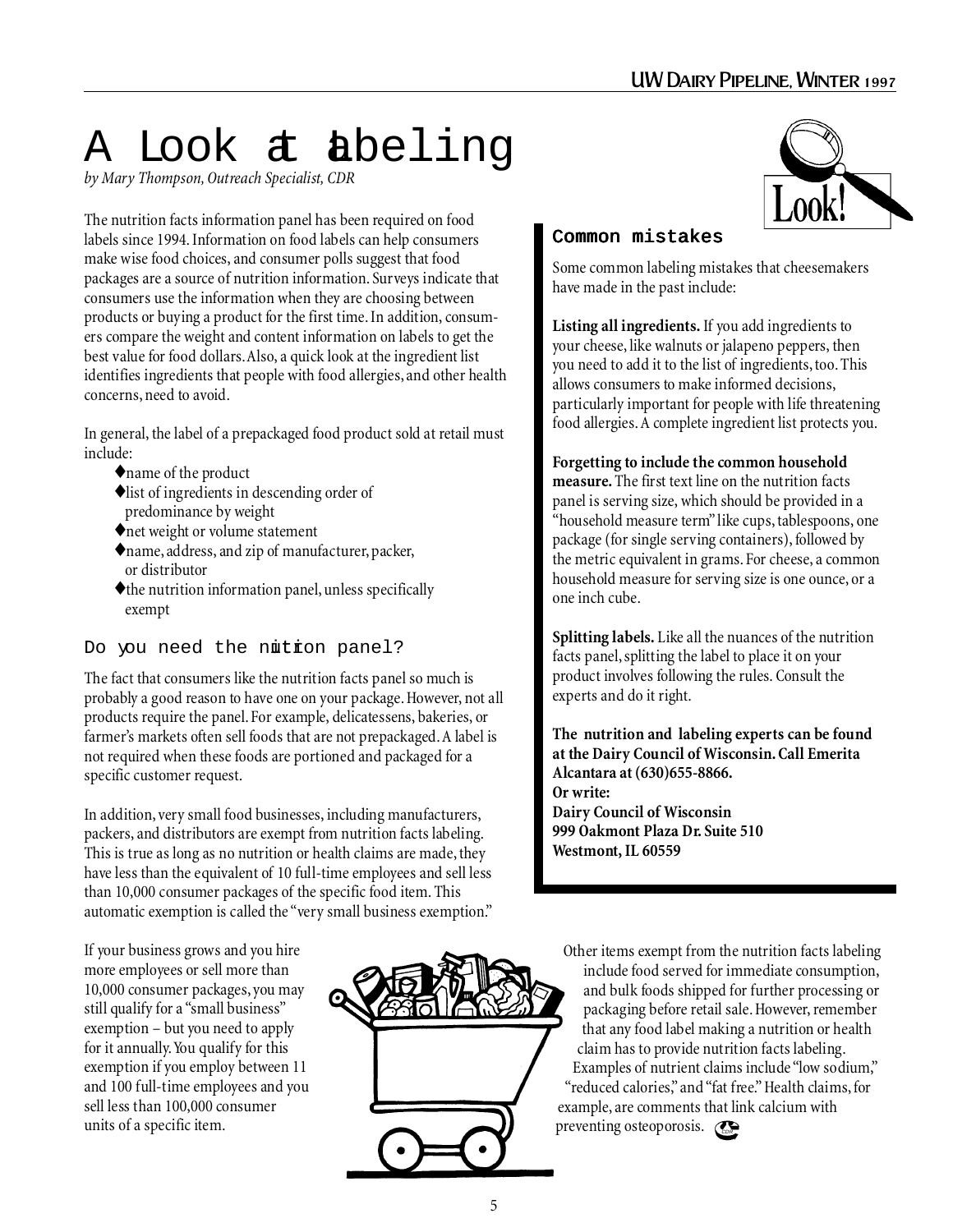# UW Dairy Pipeline, Winter 1997

# W isconsin $\widetilde{\mathbf{O}}$ ery Frt Maser Cheese Makers<sup>SM</sup>

It's a disheartening reality that Wisconsin has slowly been losing a unique segment of our state culture— the smaller cheese plants and cheese makers who run them. Since1950, the number of Wisconsin cheese plants has decreased from over 1200 to around 150 in 1997. However, there is an economically viable niche opening up for small cheese plants—the specialty cheese market. The size of a plant is an advantage in this specialty market, particularly here, since Wisconsin's small cheese plants have the flexibility to experiment and increase production slowly.

CDR, along with the Wisconsin Milk Marketing Board, and UW-Extension, has developed the Wisconsin Master Cheese Maker<sup>SM</sup> program to capitalize on Wisconsin's unique heritage as a leader in cheese technology and quality cheese making. Four cheese makers have now completed the formal sequence of courses, they are the first graduates of the program to earn the title of Wisconsin Master Cheese Maker<sup>SM</sup>. A recognition ceremony will take place at the Wisconsin Cheese Industry Conference in Green Bay on April 3, 1997. (See schedule on pages 8 and 9).





# Randy Krahenbuhl

*(left)*

Randy started making cheese 22 years ago, at Washington Cheese in Monticello, Wisconsin. Since 1995 Randy has made Swiss and other eyed cheeses at Prima Kase in Monroe, Wisconsin. He will be a Master Cheese Maker<sup>SM</sup> of Swiss<br>and Gouda cheese.

### Thomas Jenny

### *(pictured above)*

Like many program participants, Tom's cheesemaking skills developed over many years. He has worked at Old Wisconsin Cheese for 31 years, and made cheese for 25 years. He makes Swiss, brick, Colby and Cheddar and is eraduating as a Master Cheese Maker<sup>SM</sup> of Swiss cheese.

### Terry Lensmire

Terry's working life in cheese plants started when he was still in grade school, he has been making a variety of cheeses for 27 years. Terry makes Cheddar, Monterey Jack, and low fat cheese at Land O' Lakes for the last 6 years. He will be a Master Cheese Maker<sup>SM</sup> of Cheddar and Monterey Jack cheese.

## Doug Peterson

Doug has worked for Foremost Farms in Arena for twenty years, making Colby, Monterey Jack, Cheddar, flavored jacks and pizza cheese. Doug will be a Master Cheese Maker<sup>SM</sup> of Colby and Monterey Jack cheeses.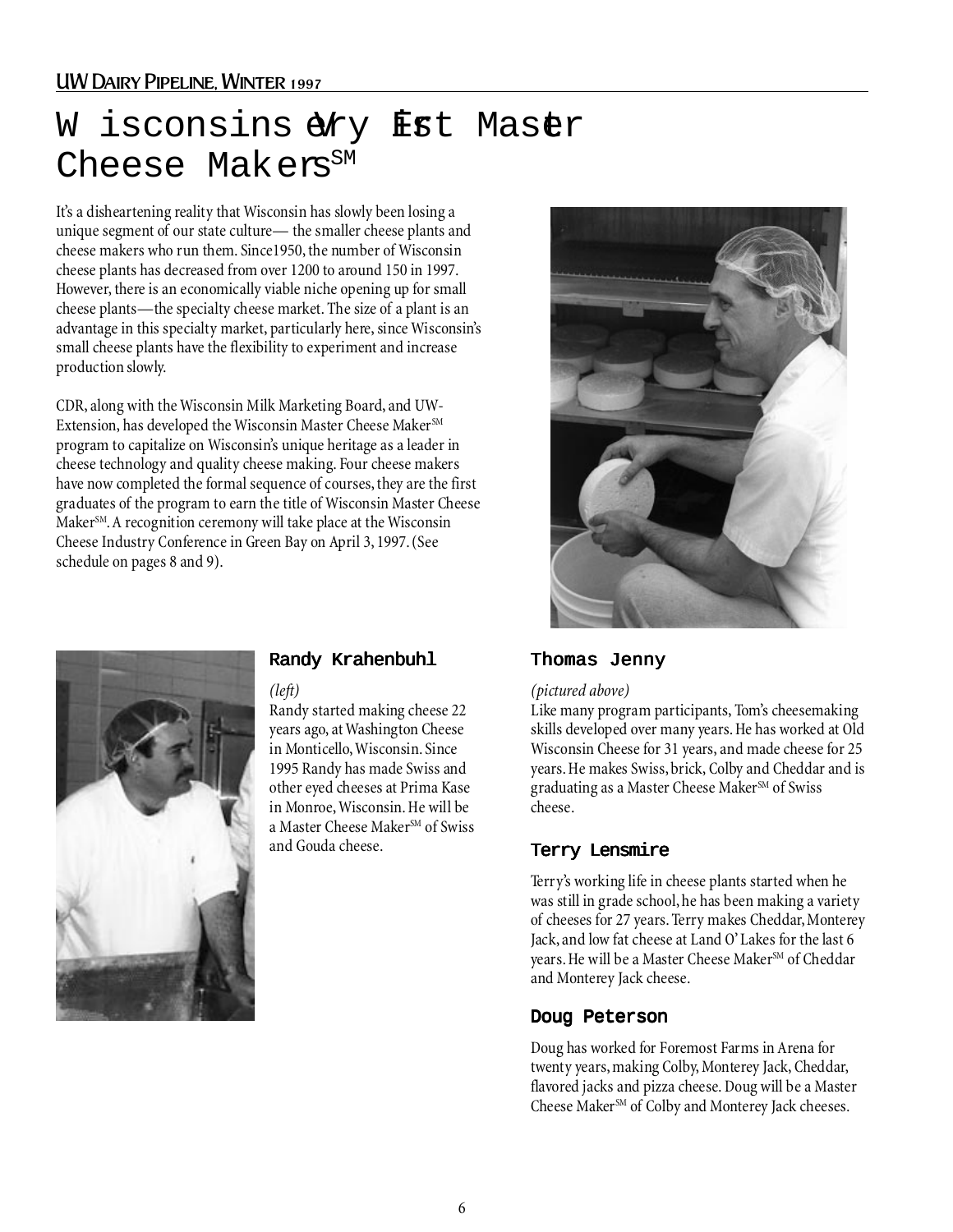# News from CDR

Mary Thompson is the latest addition to the CDR staff. Mary's background includes writing, nutrition education, and labeling regulation, which augment her role at CDR. Her new niche, Outreach Specialist, runs the gamut from organizing CDR's efforts at trade shows, setting up workshops, seeking out scientists for the Visiting Scientist program, and continuing to revise and expand CDR's technology transfer programs.

Around two hundred members of Foremost Farms Cooperative took time out from their annual meeting to tour the facilities at CDR and learn about our research and applications programs. During the course of the tour, our guests tasted CDR's pizza cheese, sampled some specialty cheeses (see photo), learned about the safety and quality program, and viewed the milkfat fractionation pilot plant. We enjoyed the opportunity to meet the individuals who help us pay our bills.

CDR now has an Applications Lab! Underused laboratory space was recently refurbished into a large, spacious kitchen. Funded by the Milkfat Consortium, the new applications lab will allow Kerry Kaylegian's group to start testing milkfat fractions in baked goods, candies, and other foods.

In the last issue of the Pipeline we printed an incorrect e-mail address for Carol Chen, the correct address is: cchen@cdr.wisc.edu



*Foremost Farms members sampling specialty cheeses.*



*Photo by Jim Path*

*Aleksander Surazynki,far left, working with students at the Institute of Dairy Technology in Poland. He will teach at the next CDR Artisan workshop.*

# The Pride fi Pland

Interested in specialty cheeses? The next CDR Specialty Cheese Artisan Workshop, "The Pride of Poland, Cheeses from a Proud Country" takes place April 22-24. Aleksander Surazynki and Janusz Turowski, from the Institute of Dairy Technology in Olsztyn, Poland will be traveling to Madison to present this workshop. Call Jim Path with questions at (608) 262-2253, or CALS Outreach Service to register, (608) 263-2988.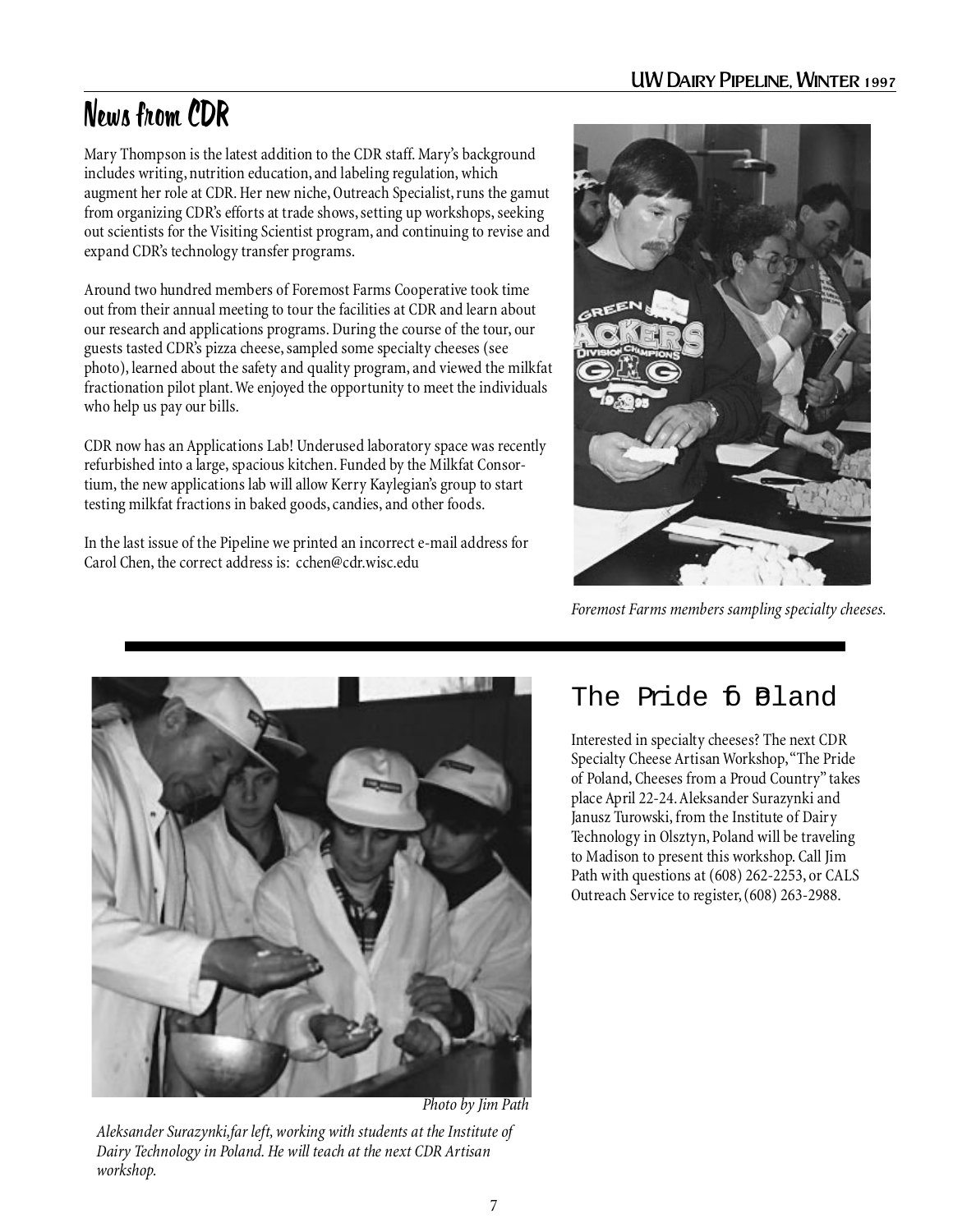# W isconsin Cheese Industry alenfe

Regency Suites Conference Center, Green Bay, Wisconsin April 2-3, 1997

# Wednesday, April 2 10:00 a.m. to noon

# Managing for Cheese Safety/Quality CDR and Wisconsin Cheese Makers

Business impacts of HACCP Rob Byrne, IDFA John Kvenberg, FDA

HACCP Verification in Cheese Plants Steve Ingham, UW-Madison

FDA/Alto Dairy Pilot Program Dean Sommer, Alto Dairy Coop

CDR Safety and Quality Application Program Marianne Smukowski, CDR

1:00 to 4:30 p.m. Tabletop Mini-Expo 5:00 to 7:00 p.m. United States Championship Cheese Contest Auction and Reception

# Thursday, April 3 8:30 a.m. to 10:00 a.m. Concurrent Seminars

# Brine Quality/Cheese Defects presented by CDR

Randy Sakuma, Cargill Salt, moderator

Salt and Brine Management Bill Wendorff, UW–Madison

Preventing Bacterial Contamination Eric Johnson, UW Food Research Institute

Impact of Brine Quality and Salting on Potential Flavor Defects Robert Lindsay, UW–Madison

# 10:30 a.m. to Noon Concurrent Seminars

# Cheese Flavor presented by CDR

Influence of Fat on Cheese Flavor Robert Lindsay, UW–Madison

Development of Cheese Flavor through Starter Adjuncts Jim Steele, UW–Madison

Influence of Milk Pasteurization and Non-starter Microorganisms on Ripening and Sensory Properties of Cheese: European, French Experiences Remy Grappin, INRA (France)

## Managing for Crisis presented by Wisconsin Cheese Makers

Richard Wagner, Weyawega Milk Products Joanne Tremulis, Burston Marsteller

# Rebuilding a Basic Formula Price presented by Wisconsin Cheese Makers

Michael Dunn, USDA Ron Knutson, Texas A &M Kevin Hintzman, Nat. Ag Statistics Service Jim Hahn, Federal Order 30 Mike Brown, National All-Jersey, Inc.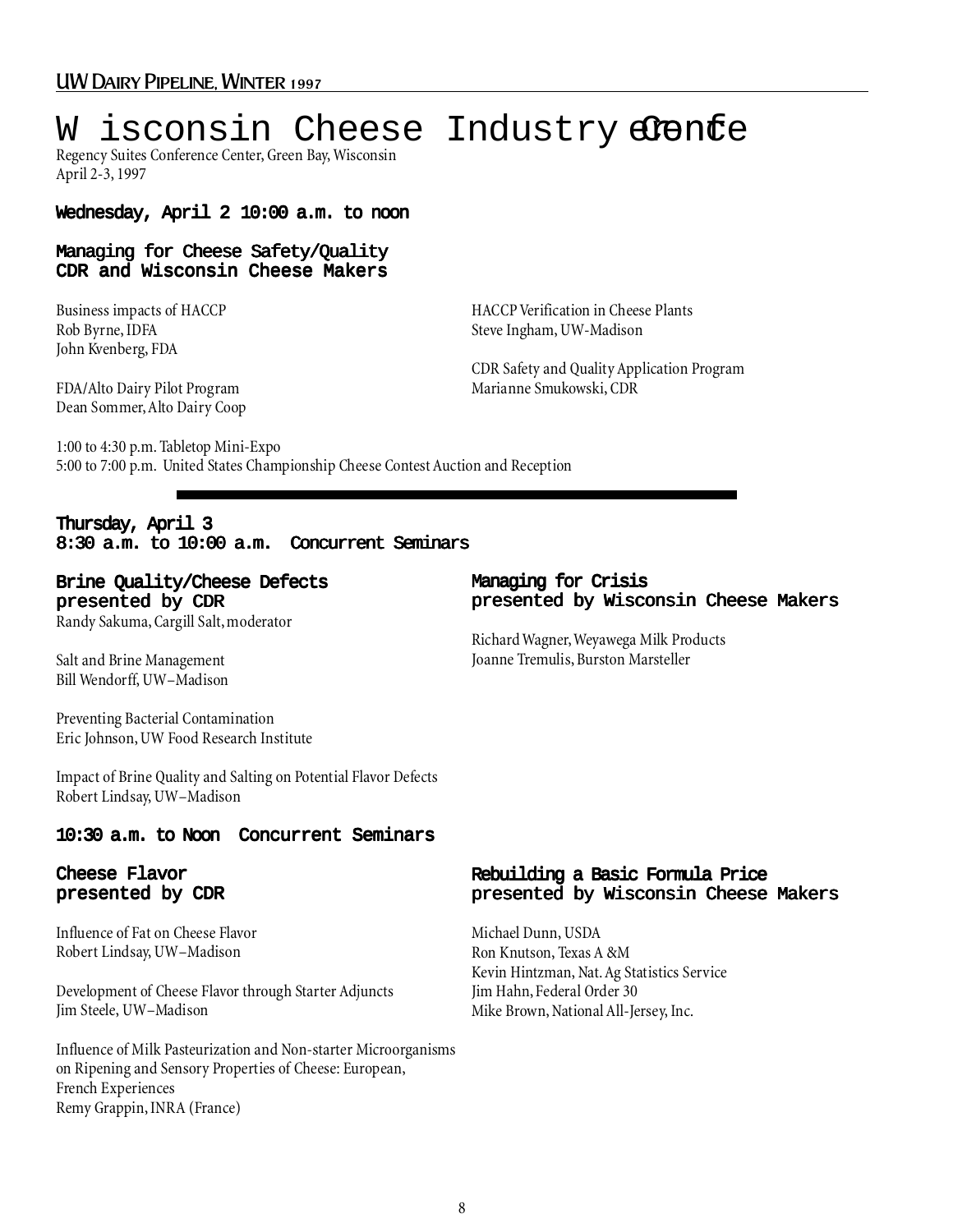# 1:30 p.m. to 3:00 p.m. Concurrent Seminars

### Cheese Quality Considerations presented by CDR

Improved Shredded Cheese Quality Joe Marcy, Virginia Tech

Undesirable Gas Formation in Cheese Mark Johnson, UW–Madison

Control of Pinking in Cheese Bill Wendorff, UW–Madison

## Futures Markets and Forward Contracting for Milk presented by Wisconsin Cheese Makers

Robert Cropp, UW–Madison Carl Babler, First Capital Ag Inc. Don Desjarlais, Alto Dairy Coop

# 3:30 p.m. to 4:30 p.m. Concurrent Seminars

# Cheese Functionality presented by CDR

CDR Cheese Applications Program Carol Chen, CDR

Melt Characteristics of Cheese S. Gunasekaran, UW–Madison

# Dairy Leadership Perspectives presented by Wisconsin Cheesemakers

Moderator, Jerry Dryer Panelists: Larry Salathe, USDA Bill Blakeslee, Mid-America Dairymen Paul Christ, Land O' Lakes, Inc.

# 5:30 p.m. to 6:30 p.m. United States Champions Reception

6:30 p.m. to 8:30 p.m. Awards Banquet, including Wisconsin Master Cheese Maker<sup>s M</sup> recognition

For registration information contact Wisconsin Cheese Makers Association P.O. Box 2133 Madison, WI 53701 (608) 255-2027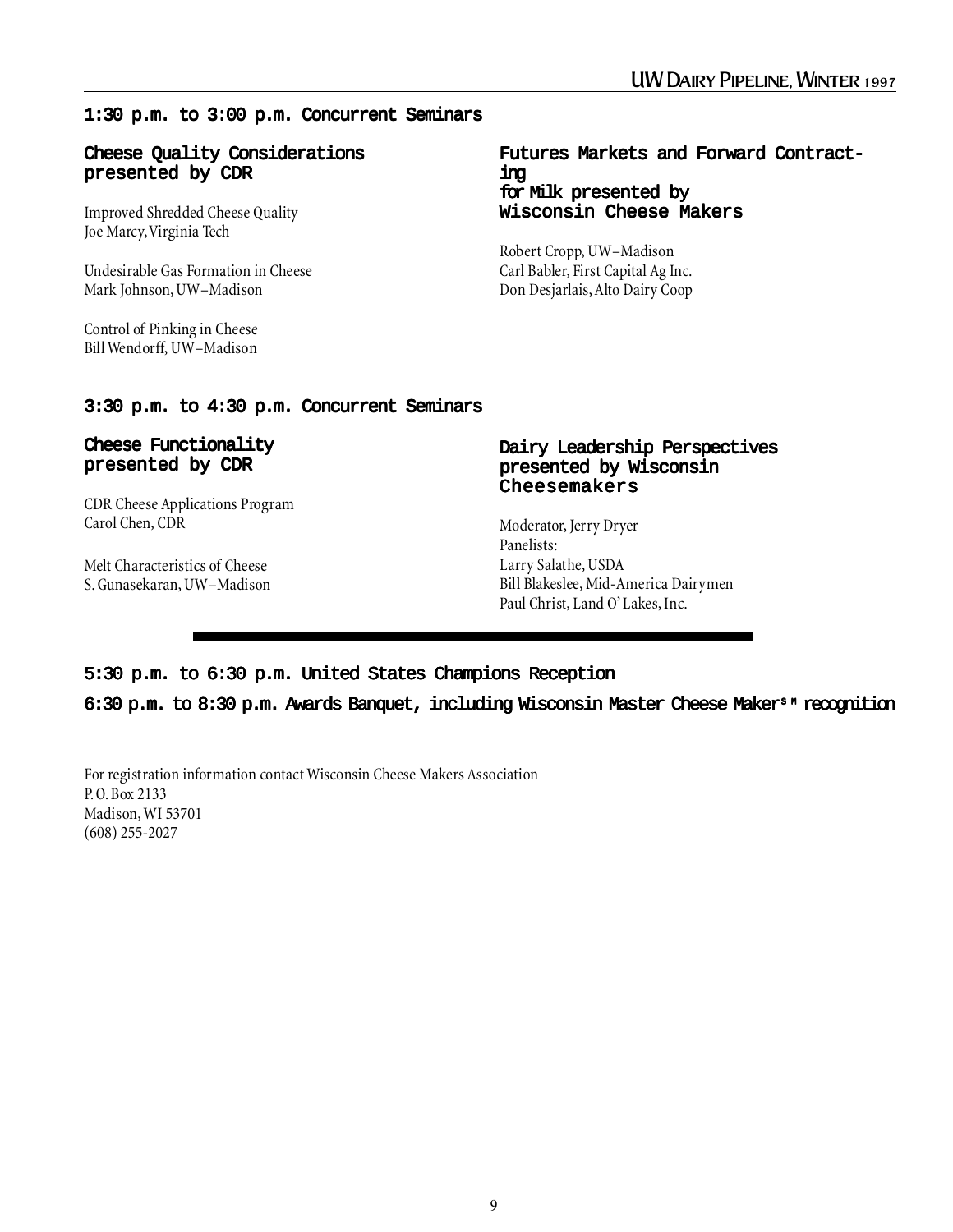# UW Dairy Pipeline, Winter 1997

# Curd Clinic

 $\bm{Q}.$  I attended a CDR seminar in October that focused on "Producing Safe Dairy Foods." In the afternoon, Dennis Heiden discussed food processing sanitation guidelines. During his lecture he mentioned that quaternary ammonium compounds (QAC) are commonly used for preventing the growth of Listeria in drains. Why are quats used in drains, I thought iodophors were more effective?

A. Ironically, it is one of the disadvantages of quaternary ammonium compounds, or quats, that explains their usefulness. Quats tend to form films, and it is this residue that makes them particularly effective in drains. Conversely, quat's residual effect also means that you won't want quat anywhere near your starter vats because the film will interfere with starter growth.

When you clean surfaces, and then sanitize with quat, the residual quat layer dries. The next time moisture comes in contact with this surface film it reactivates the sanitizer. This gives you one more tool to prevent potential problems and to control your bacteria problems.

Some concerns have been raised regarding quats' limited efficacy against gram negative organisms, bacteriophage, spores and viruses. Questions have also been asked about quats' low tolerance for hard water.

The concerns have lessened since the development of the "fourth generation" of quats. These are blends of dialkyl quats and the first generation ADBAC quats (or alkyldimethyl benzyl ammonium chlorides) and they exhibit the highest biocidal efficacy of all quaternary compounds. In addition, this performance advantage is especially evident in hard water and organic soil load conditions.

Recently, fourth generation benzyl ammonium chlorides were tested in our lab against well known pathogenic gram negative strains, including *Esherichia coli* 0157: H7, *Salmonella typhi,* and *Listeria monocytogenes.* These compounds eliminate 99.99% of the harmful bacteria in 60 seconds.

Tests of the fourth generation benzyl ammonium chlorides in a 500 ppm water hardness and a 5% organic serum at .34 oz./gal. water (200ppm active) against:

*Escherichia coli*, *Listeria monocytogenes*, *Escherichia coli* 0157:H7, and *Staphylococcus aureus*.

The fourth generation quats offer another advantage over other sanitizers – you don't have to rinse when you use this generation at levels of 150 to 400 ppm. This level is at least double the level allowed for all other quaternary ammonia compounds.





*Curd clinic doctor for this issue is Dennis Heiden, Anderson Chemical Company*

Questions for the Curd Clinic? Write to: CDR, *UW Dairy Pipeline* 1605 Linden Dr. Madison, WI 53706 FAX: 608/262-1578 e-mail: Paulus@cdr.wisc.edu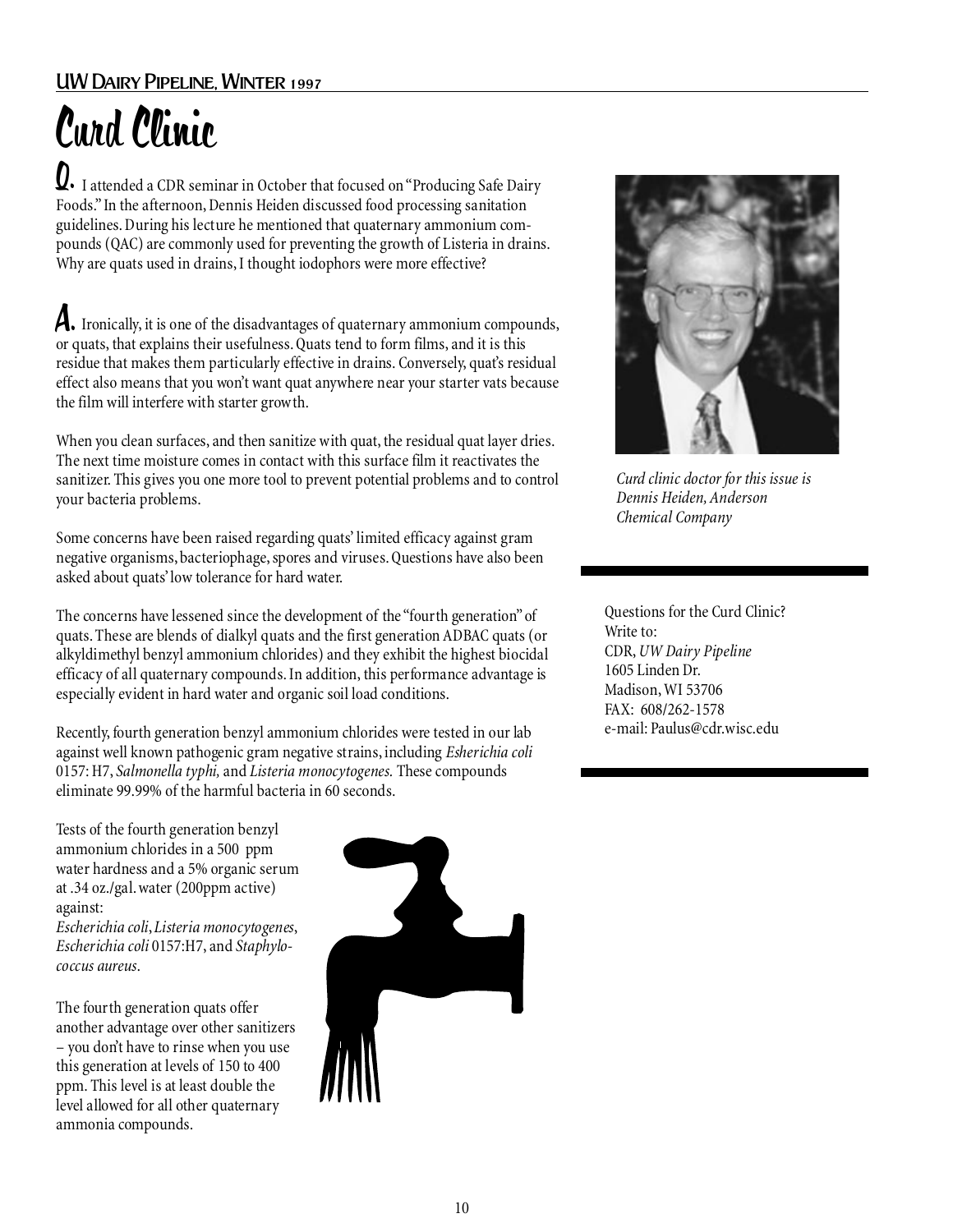The following chart gives you a comparison of sanitizer properties:

# Comparison Of Sanitizer Properties

|                                                                                         | Benzyl ammonium<br>chloride | <b>Other</b><br>quats | Chlorine       | Iodophor   |
|-----------------------------------------------------------------------------------------|-----------------------------|-----------------------|----------------|------------|
| Affected by pH                                                                          | N <sub>o</sub>              | No                    | Some           | Yes        |
| Corrosive to equipment                                                                  | No                          | No                    | Yes            | <b>Yes</b> |
| <b>Unpleasant Odor</b>                                                                  | No                          | No                    | Yes            | <b>Yes</b> |
| Skin irritant at use-dilution                                                           | N <sub>o</sub>              | N <sub>o</sub>        | Yes            | Yes        |
| Reduced surface tension                                                                 | Yes                         | <b>Yes</b>            | N <sub>o</sub> | <b>Yes</b> |
| Can be used on items too<br>large to immerse at<br>twice concentration<br>with no rinse | Yes                         | N <sub>o</sub>        | Yes            | <b>Yes</b> |
| Positive deodorizing power                                                              | Yes                         | Yes                   | No             | No         |
| Organic soil tolerance<br>(at use-dilution)                                             | Good                        | Fair                  | Poor           | Poor       |
| Hard water tolerance                                                                    | Good                        | Fair                  | Good           | Good       |

pH: Chlorine (or more accurately hypochlorite solution) is "most active" in the pH range from about 4 to 7. "Most active" here refers to fast and efficient kill of microorganisms (i.e. 30-60 second contact time). Hypochlorite solution is still effective above pH 7 but the killing time is much longer. For example, in the 8 to 9 pH range the hypochlorite may have to be held on the surface to be sanitized for 10 or more minutes and this may be unsatisfactory. Iodophor products which deliver active iodine are most effective in the pH range of 1 to 5. Iodophors generally contain large amounts of phosphoric acid to insure pH control. QAC's are generally effective over the entire range.

Corrosivity: Both iodophor and chlorine sanitizers are corrosive to stainless steel to a degree and very corrosive to other metals; i.e., iron, steel, aluminum, etc. Jewelry metals worn by those working with these materials can also be attacked by iodophors and chlorine, but QAC's are not corrosive.

Odor: Hypochlorite solutions give off the very pungent chlorine odor. Iodophors have an acrid smell, but this is less objectionable than chlorine. QAC's do not typically cause an odor problem.

Organic Soil Tolerance: This soil type has protein residue which is not strongly attracted to QAC's. However, the proteins tend to complex with and deactivate chlorine and iodine.

Hard Water Tolerance: This factor is unimportant because most of the QAC's are effective in water of 400ppm hardness and benzyl ammonium chloride is effective in water of 800 ppm hardness. Of course, if the water hardness raises the pH, this could slow the efficacy of chlorine.  $\mathbb{C}\mathbb{R}$